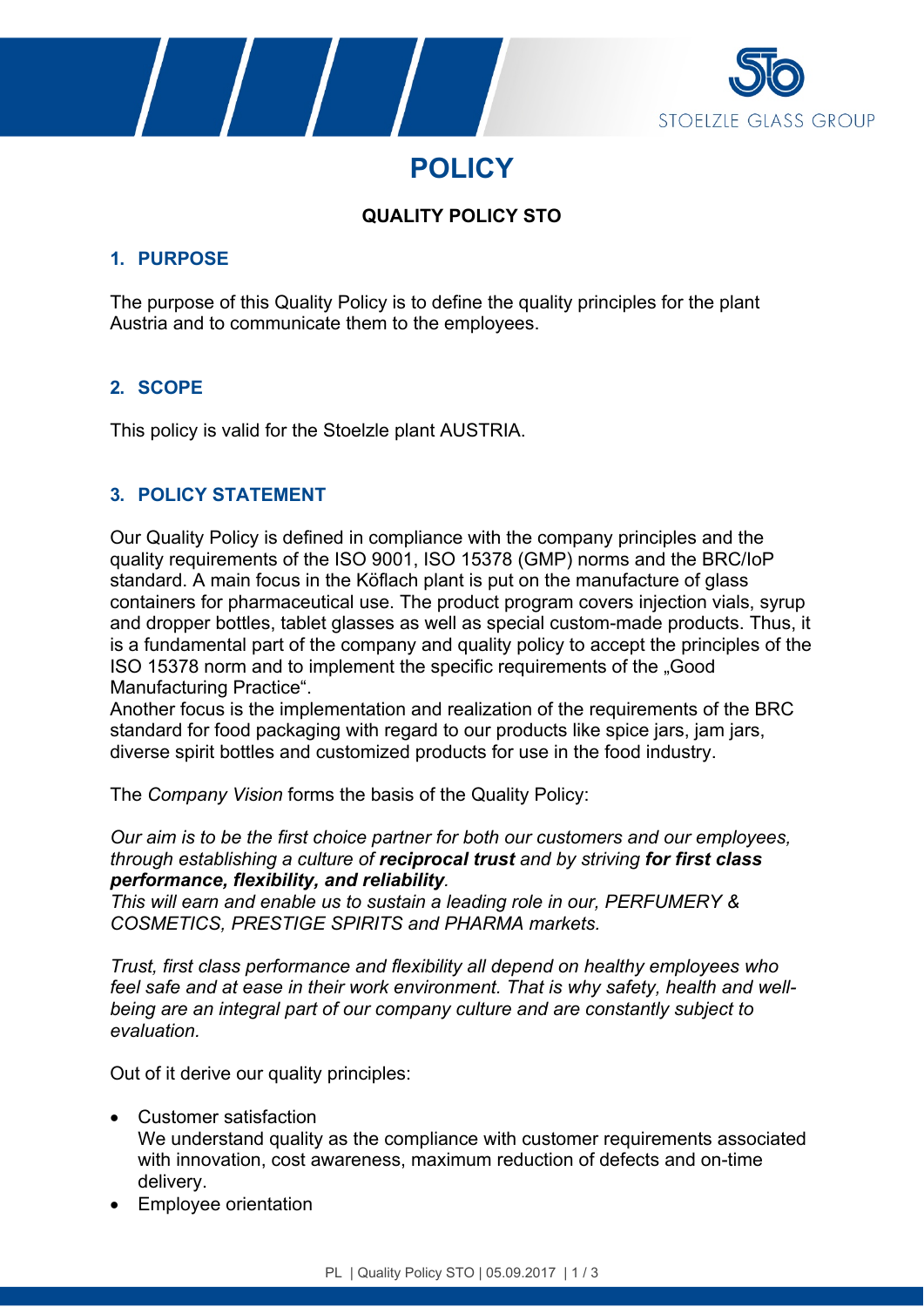

We develop our professional and individual skills by continuous education within a comprehensive training program. Part of the self-realization in our company is the percipience of cognisance and responsibility.

- Process orientation The essential processes are clearly defined and documented. Their efficacy is monitored continuously in order to introduce improvements in time.
- Environmental protection The environmental aspects and impacts are considered in order to be able to identify risks in time and to introduce actions.
- Continuous improvement We exert us on-going to recognize our weak points, to analyse the reasons and to remove weaknesses consequently.
- Good Manufacturing Practice The requirements of GMP are understood not only in regard to the ISO 15378 norm but are also directed to the specifications of our pharmaceutical customers. The proof of the suitability of the manufacturing process and the equipment is done with Validation and Qualification.
- Product safety and legal compliance Any risks for the customer and the end-user are evaluated by a HACCP analysis. They are avoided by corresponding actions with the utmost security. The applicable laws and guidelines are considered and followed in all steps from the development of the products until their dispatch.

The QM system builds the frame for the realization of the Quality Policy and the achievement of the Quality goals. In it, the responsibilities, the structural and process organization are defined, quality relevant activities planned and directed to the customer in order to bind him long-term. Written specifications and their internal communication shall create clarity for all operations. The effective operation of the QM system, the compliance with the customer requirements and the assurance of the product quality shall be traced and proven by records.

With this Quality Policy the Management and all employees commit themselves to execute their activities in compliance with the definitions of the QM handbook and to ensure with it that the customer requirements are fulfilled.

This policy is followed by corresponding procedures in which the responsibilities, activities, methods, analysis and reports are clearly defined and described in detail.

# **4. RESPONSIBILITIES**

The Corporate Management and the Plant Manager have appointed a Quality Management Representative to ensure the compliance with the set principles and to maintain and develop the processes with the defined process owners. The regular execution of Management Reviews assures the continuous suitability, adequacy and efficacy of the Management system.